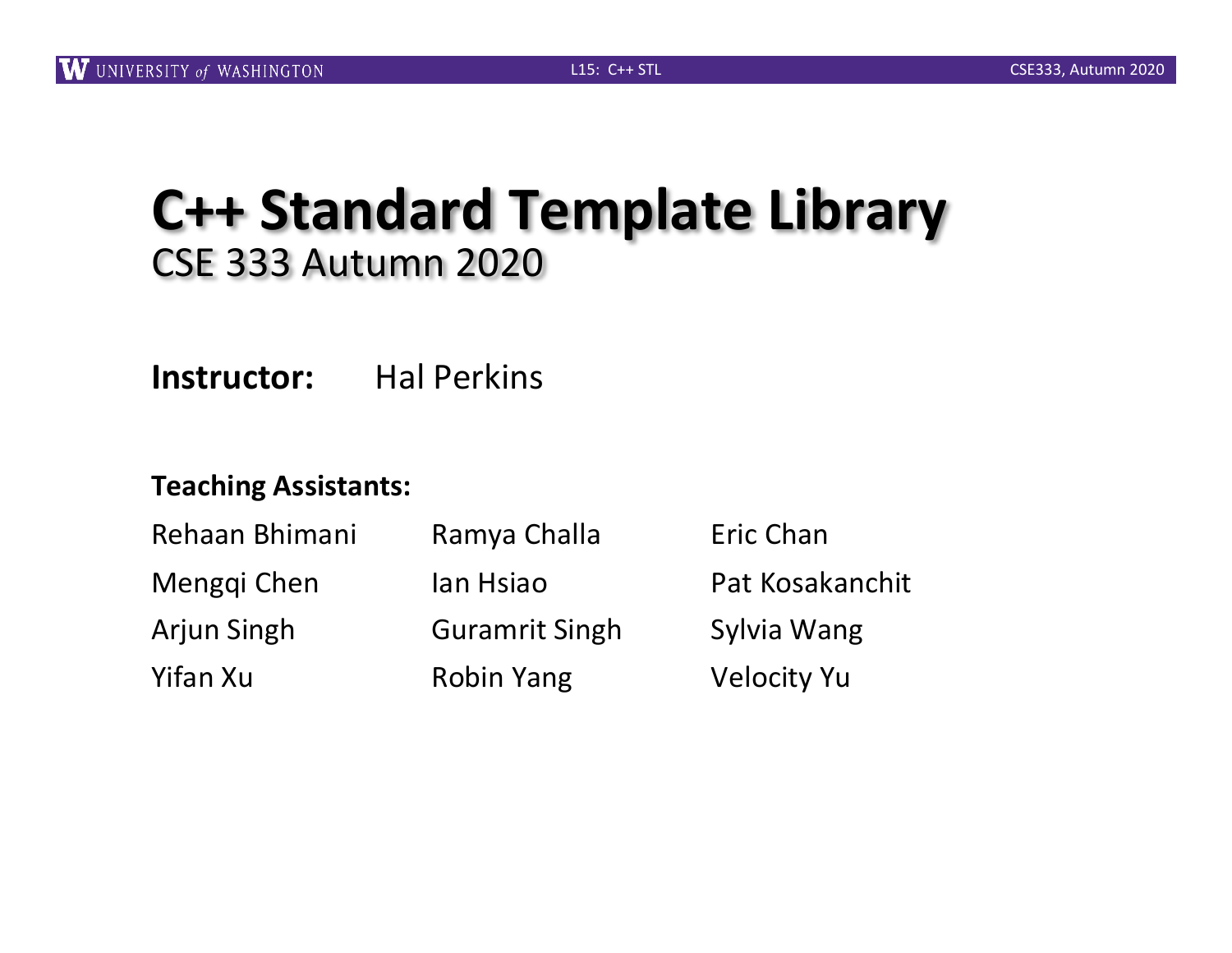## **Administrivia**

- $\cdot$  New exercise ex12 out today. Due Monday morning.
	- (uses STL vector and sort)
- <sup>v</sup> HW3 out now
	- Starter code will be pushed to repos this afternoon
	- We'll take a look at it by the end of class today
- $\triangleleft$  Reminder: standard time resumes this Sunday
	- Set clocks back an hour Saturday night or Sunday morning
	- § Plan now for how to take advantage of that extra hour?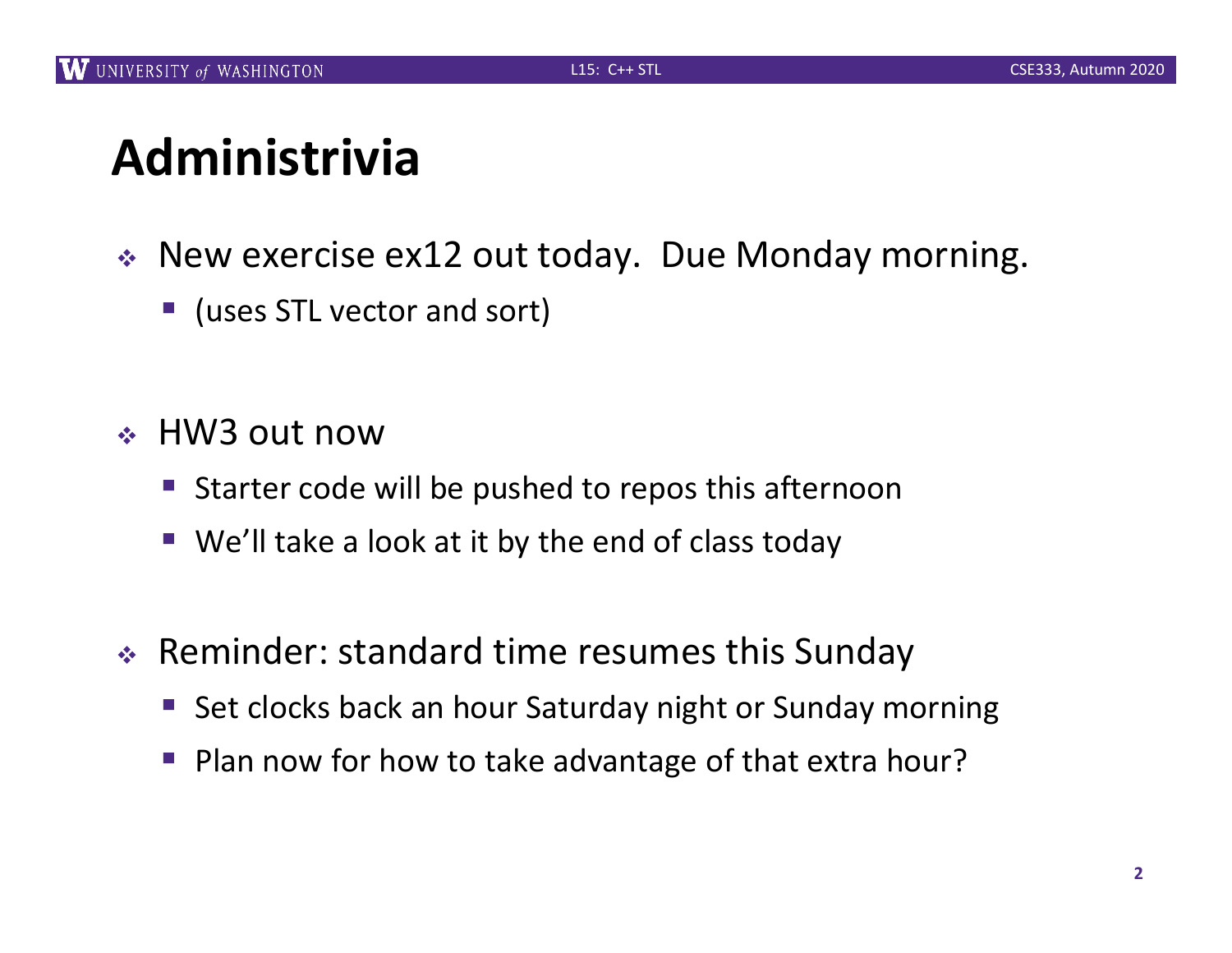# **C++'s Standard Library**

- <sup>v</sup> C++'s Standard Library consists of four major pieces:
	- 1) The entire C standard library
	- 2) C++'s input/output stream library
		- std::cin, std::cout, stringstreams, fstreams, etc.
	- 3) C++'s standard template library (**STL**) ☜
		- Containers, iterators, algorithms (sort, find, etc.), numerics
	- 4) C++'s miscellaneous library
		- Strings, exceptions, memory allocation, localization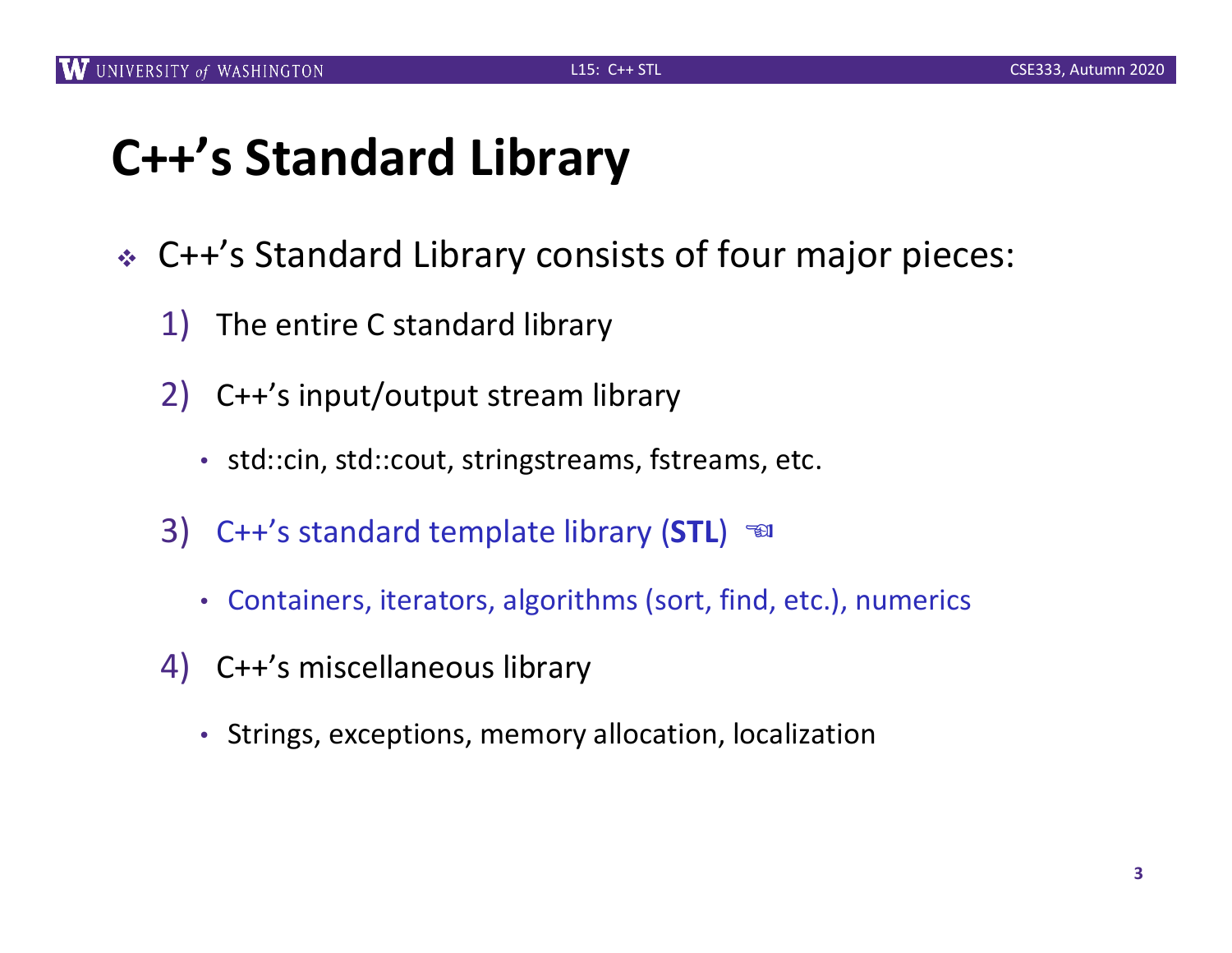# **STL Containers**  $\odot$

- \* A container is an object that stores (in memory) a collection of other objects (elements)
	- Implemented as class templates, so hugely flexible
	- More info in *C++ Primer* §9.2, 11.2
- $\cdot$  Several different classes of container
	- Sequence containers (vector, deque, list, ...)
	- Associative containers (set, map, multiset, multimap, bitset, ...)
	- Differ in algorithmic cost and supported operations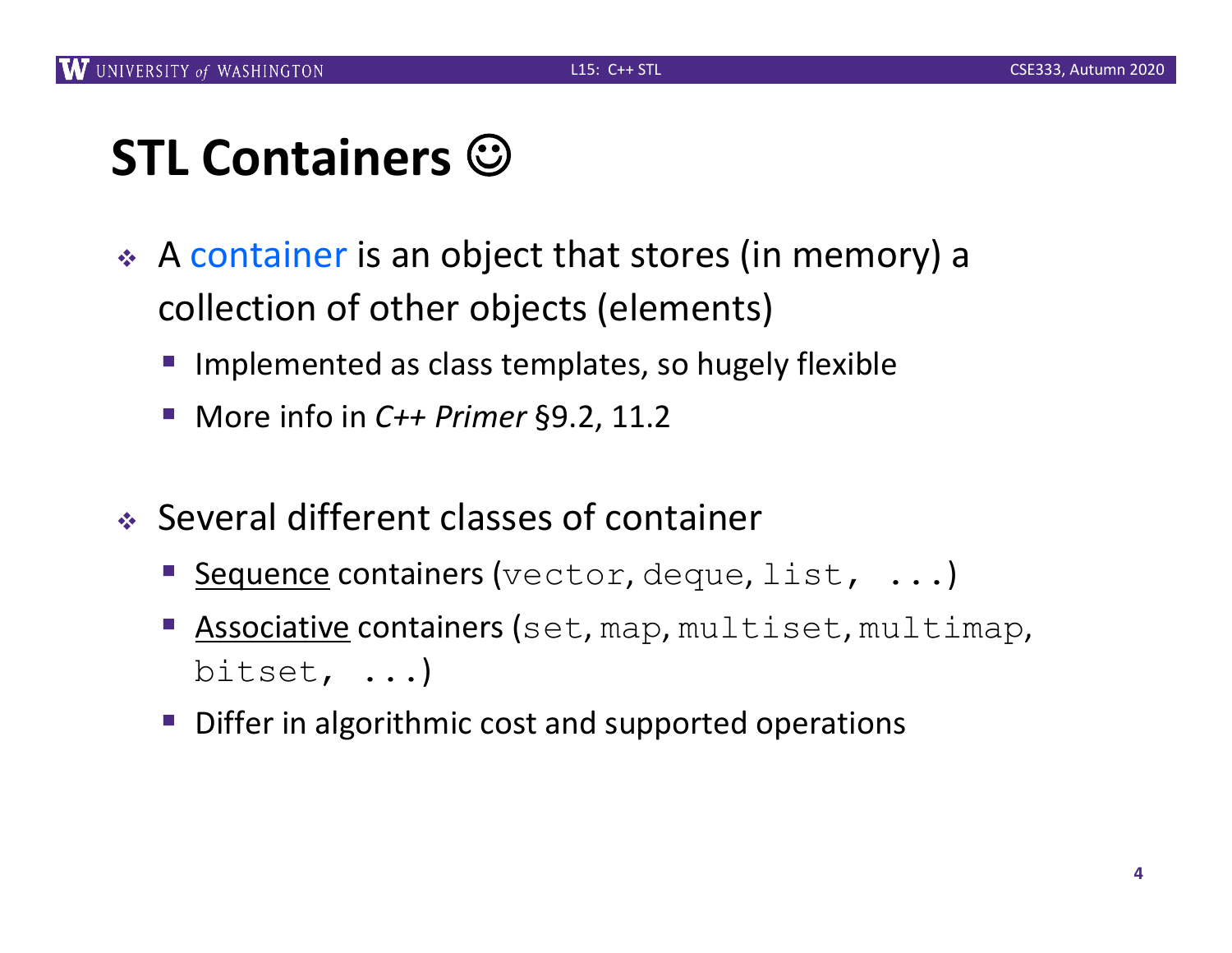# **STL Containers 8**

- <sup>v</sup> STL containers store by *value*, not by *reference*
	- When you insert an object, the container makes a *copy*
	- If the container needs to rearrange objects, it makes copies
		- *e.g.* if you sort a vector, it will make many, many copies
		- *e.g.* if you insert into a map, that may trigger several copies
	- What if you don't want this (disabled copy constructor or copying is expensive)?
		- You can insert a wrapper object with a pointer to the object
			- We'll learn about these "smart pointers" soon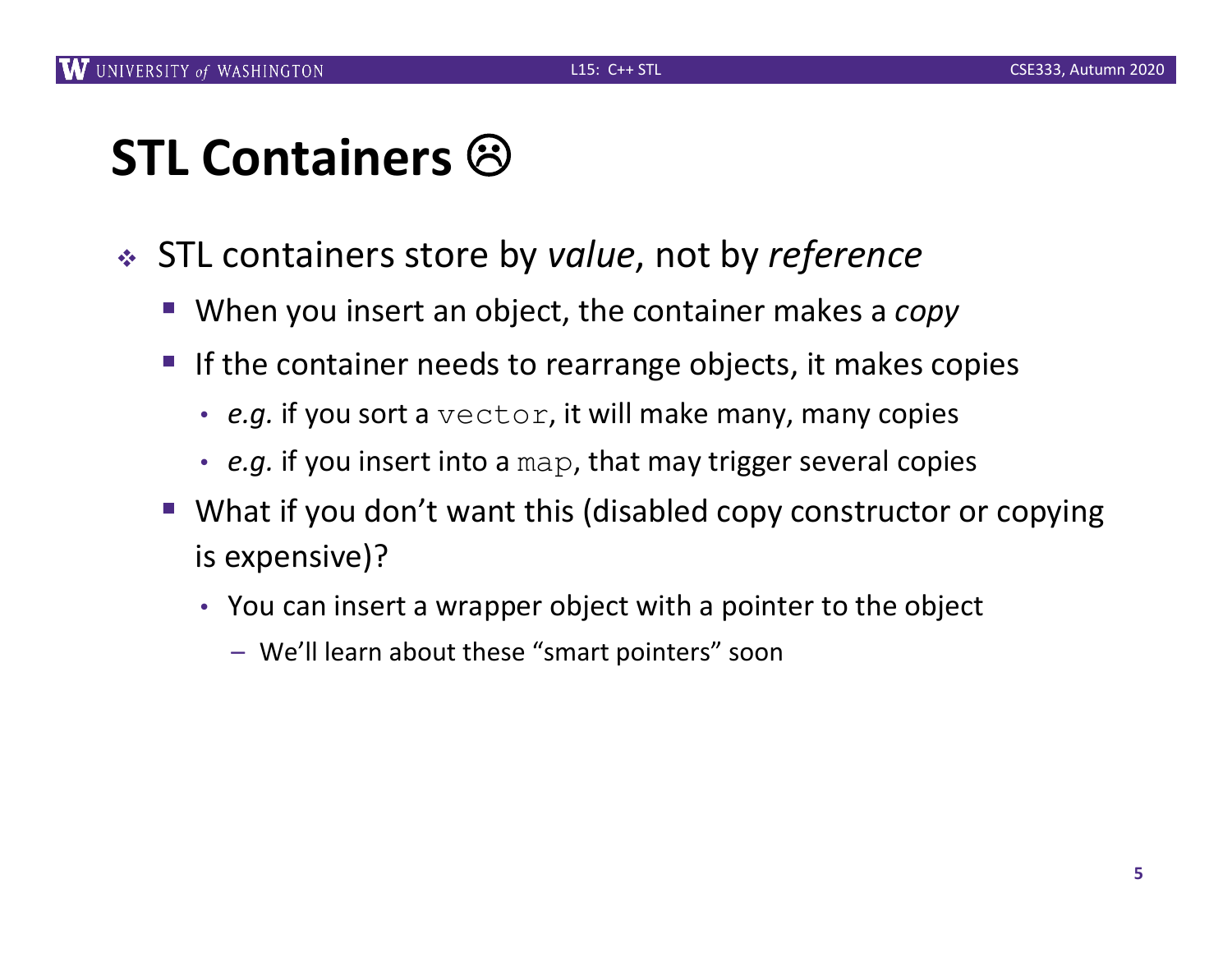#### **Our Tracer Class**

- Wrapper class for an int value
	- **Default ctor, cctor, dtor,** op=, op< defined
	- **Firiend function** operator<< defined
	- Also holds unique  $int$  id (increasing from 0)
	- § Private helper method **PrintID**() to return "(id, value) " as a string
	- Class and member definitions can be found in Tracer.h and Tracer.cc
- ↓ Useful for tracing behaviors of containers
	- All methods print identifying messages
	- Unique id allows you to follow individual instances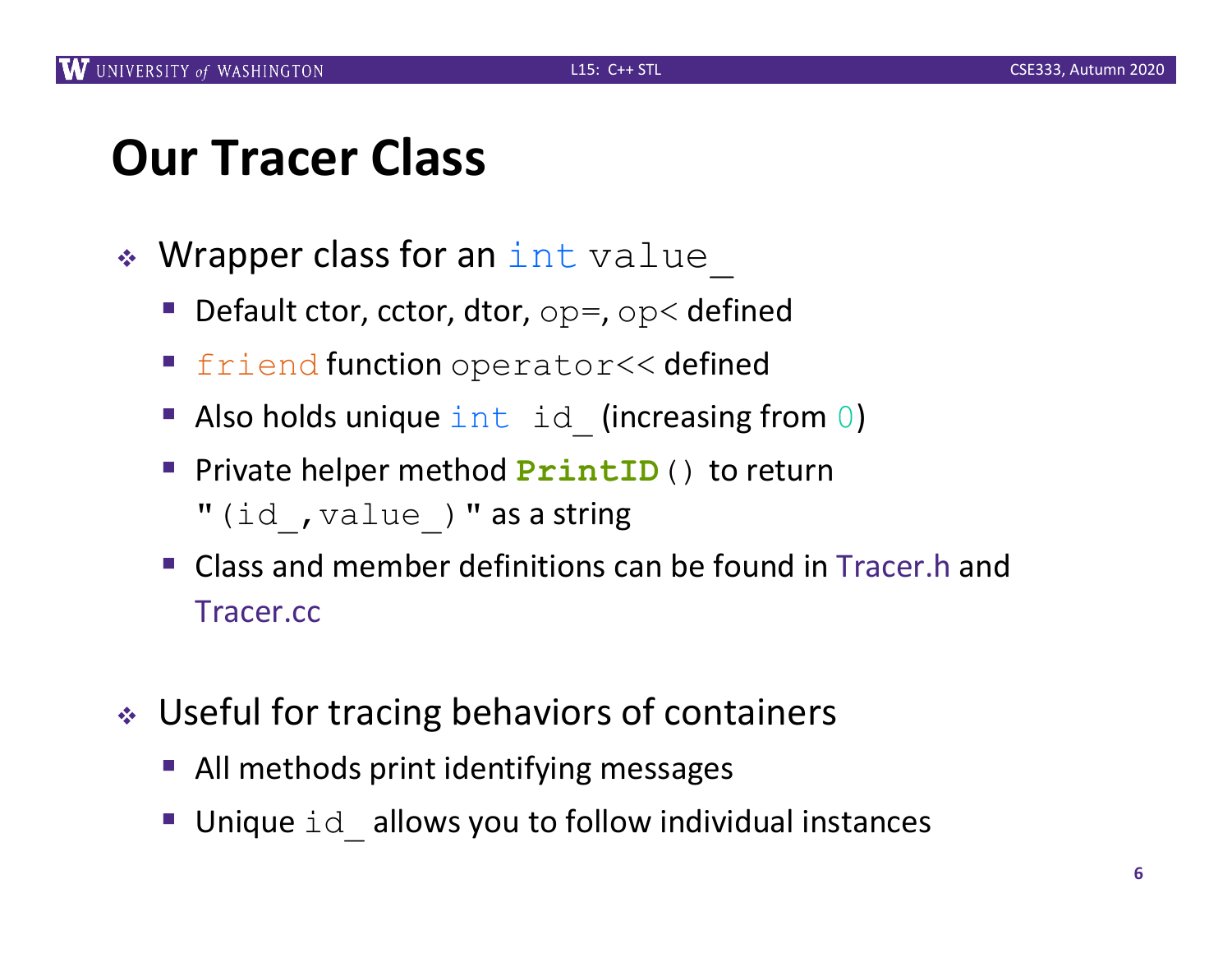# **STL vector**

- $\triangle$  A generic, dynamically resizable array
	- [http://www.cplusplus.com/reference/stl/vector/vec](http://www.cplusplus.com/reference/stl/vector/vector/)tor/
	- § Elements are store in *contiguous* memory locations
		- Elements can be accessed using pointer arithmetic if you'd like
		- Random access is O(1) time
	- Adding/removing from the end is cheap (amortized constant time)
	- Inserting/deleting from the middle or start is expensive (linear time)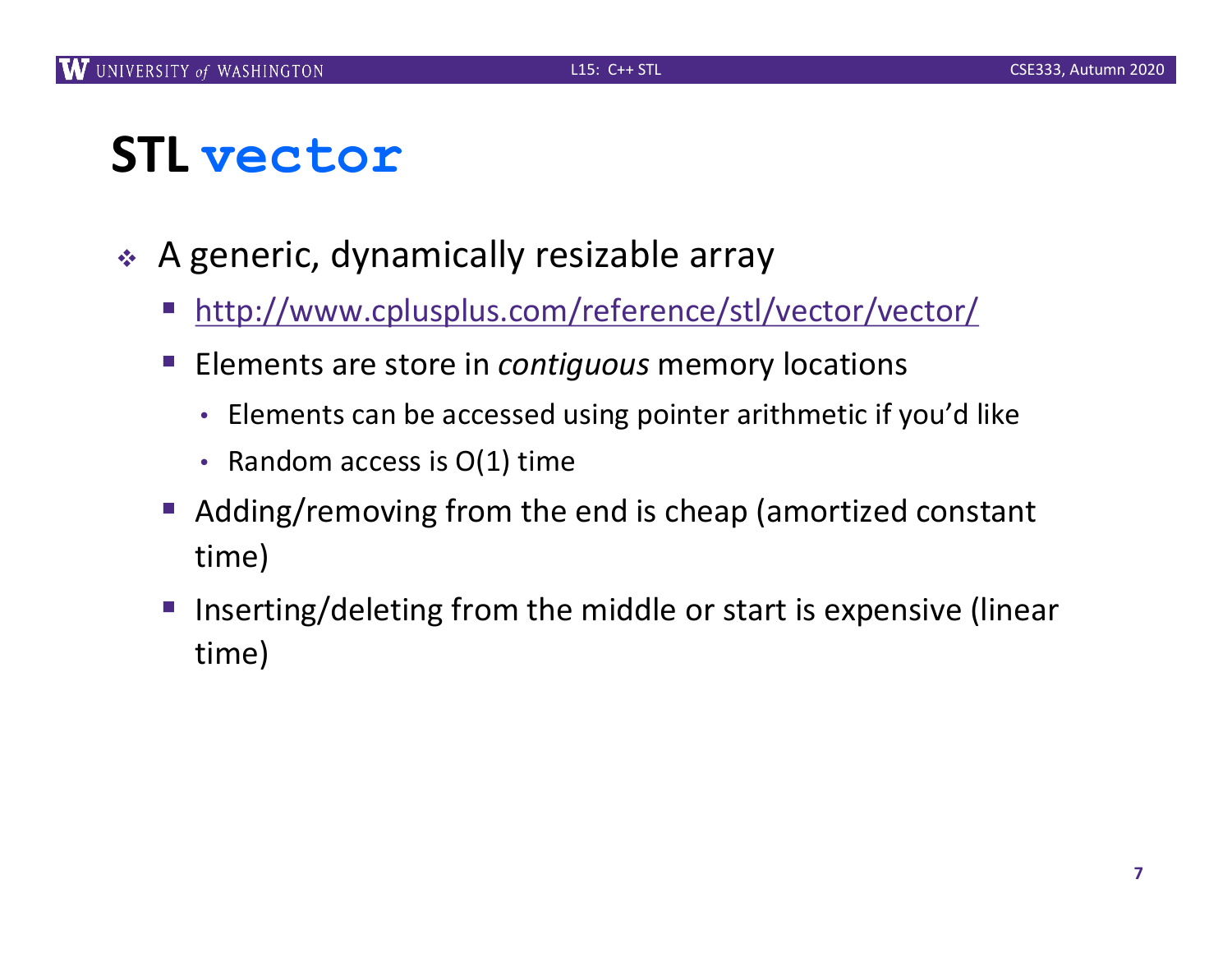#### **vector/Tracer Example**

vectorfun.cc

```
#include <iostream>
#include <vector>
#include "Tracer.h"
using namespace std;
int main(int argc, char** argv) {
  Tracer a, b, c;
 vector<Tracer> vec;
  cout << "vec.push back " << a << endl;
 vec.push_back(a);
  cout << "vec.push back " << b << endl;
  vec.push_back(b);
  cout << "vec.push back " << c << endl;
  vec.push_back(c);
  cout << "vec[0]" << endl << vec[0] << endl;
  cout << "vec[2]" << endl << vec[2] << endl;
  return 0;
}
```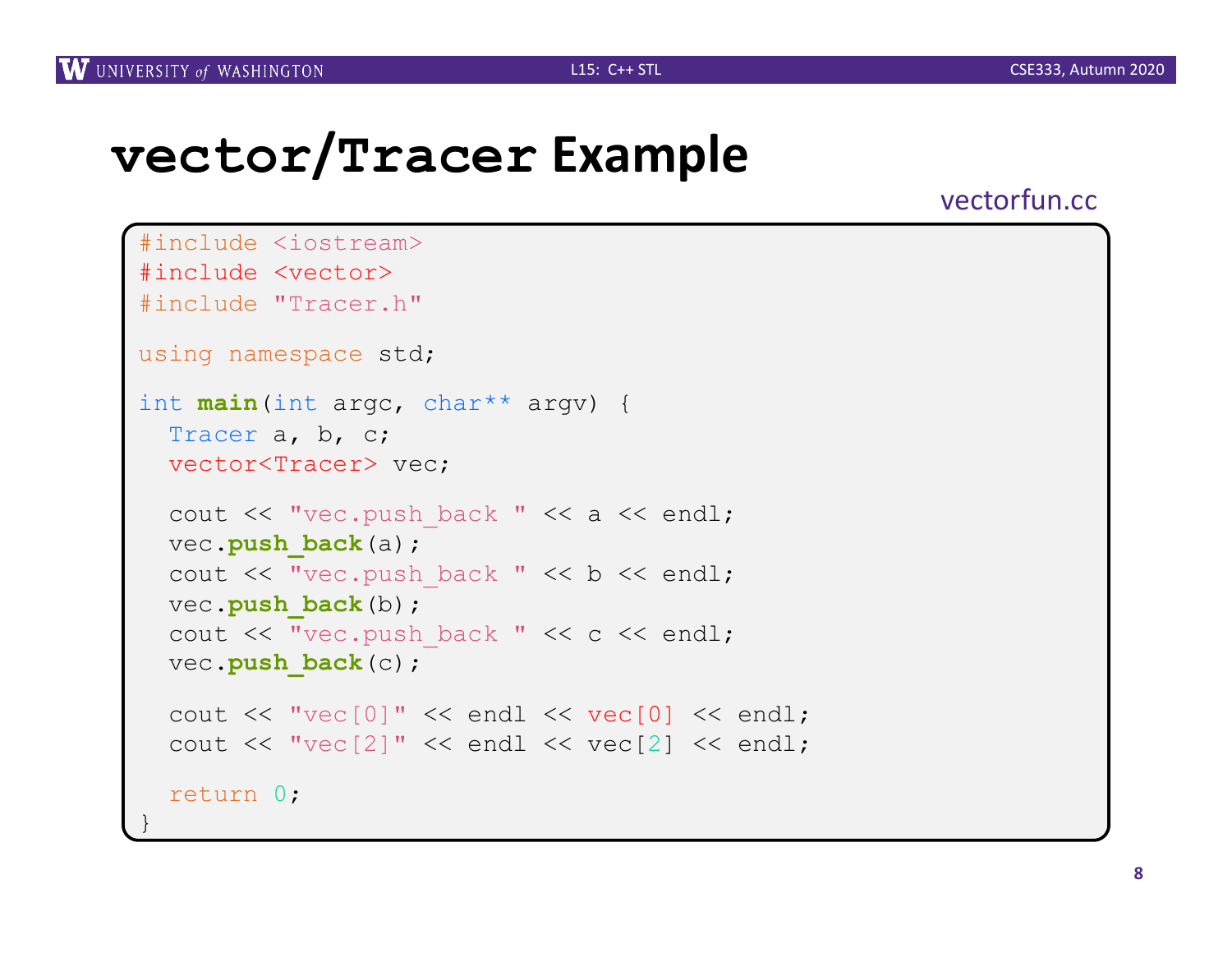# **Why All the Copying?**

- $\div$  What's going on here?
- ◆ Answer: a C++ vector (like Java's ArrayList) is initially small, but grows if needed as elements are added
	- Implemented by allocating a new, larger underlying array, copy existing elements to new array, and then replace previous array with new one
- \* And vector starts out *really* small by default, so it needs to grow almost immediately!
	- But you can specify an initial capacity if "really small" is an inefficient initial size (use "reserve" member function)
	- § Example: see vectorcap.cc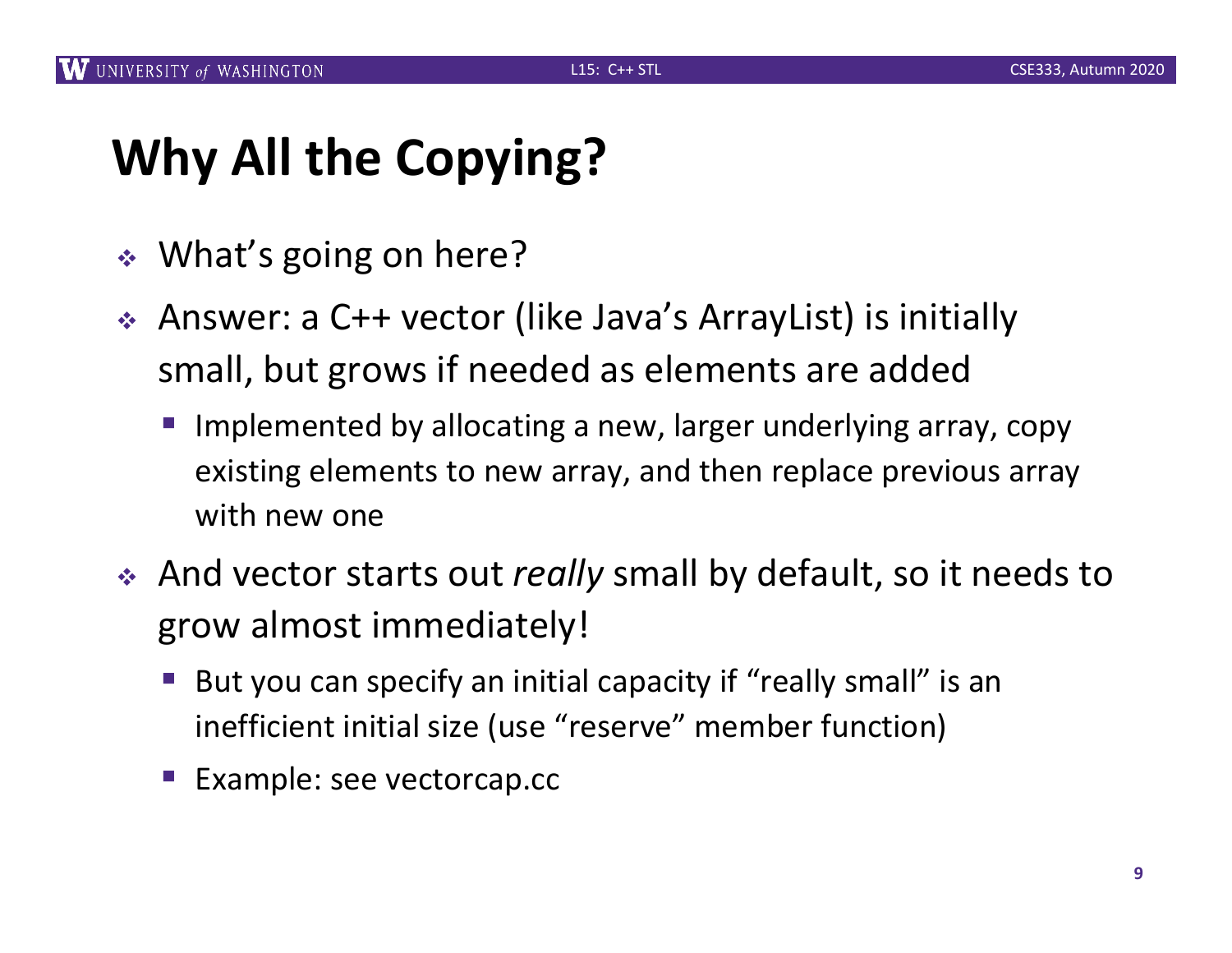## **STL iterator**

- <sup>v</sup> Each container class has an associated iterator class (*e.g.* vector<int>::iterator) used to iterate through elements of the container
	- [http://www.cplusplus.com/reference/std/itera](http://www.cplusplus.com/reference/std/iterator/)tor/
	- Iterator range is from begin up to end i.e., [begin, end)
		- end is one past the last container element!
	- Some container iterators support more operations than others
		- All can be incremented  $(++)$ , copied, copy-constructed
		- Some can be dereferenced on RHS  $(e.g. x = *it; )$
		- Some can be dereferenced on LHS  $(e.g. *it = x; )$
		- Some can be decremented  $(--)$
		- Some support random access ( $[$ ], +, -, +=, -=, <, > operators)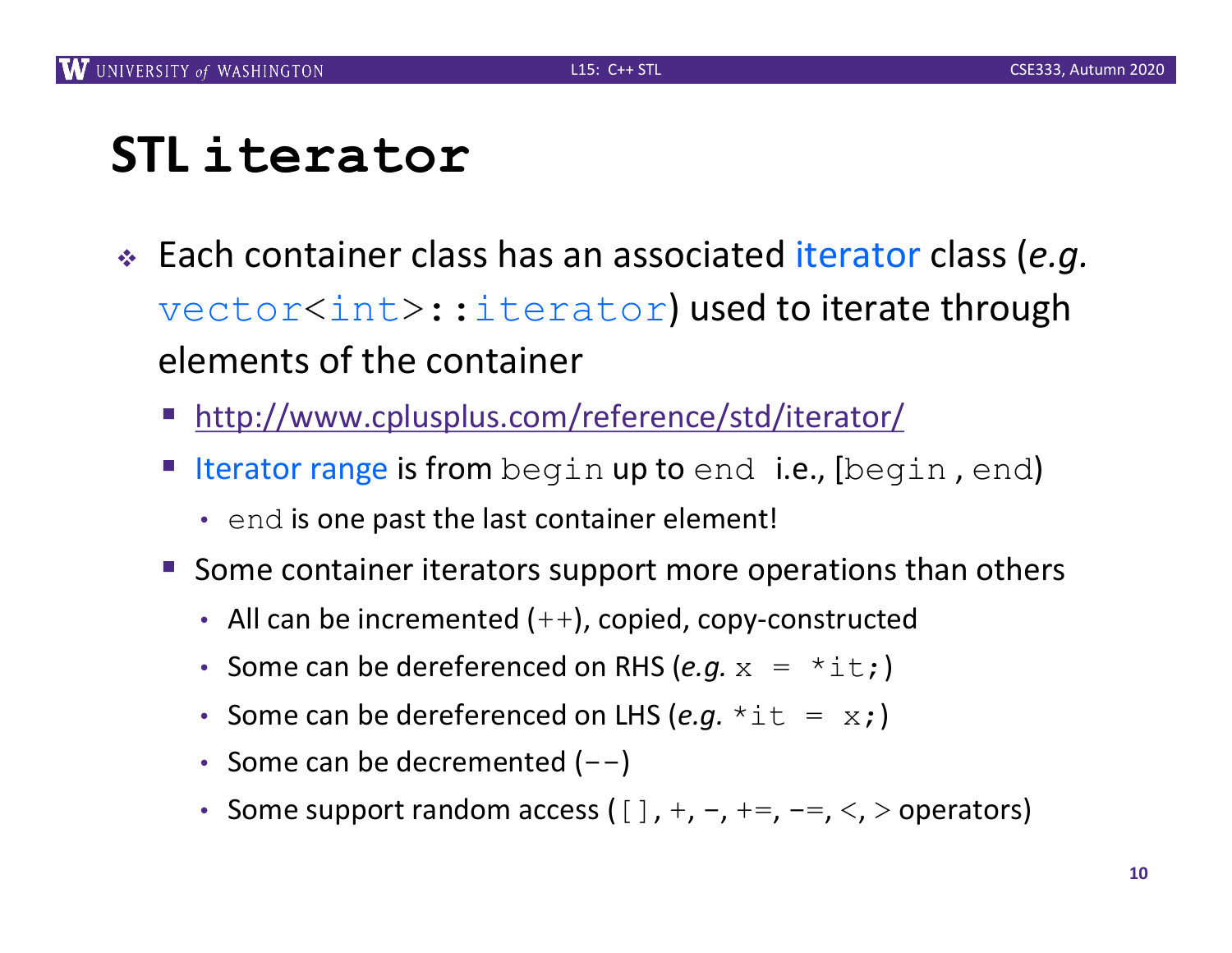#### **iterator Example**

#### vectoriterator.cc

```
#include <vector>
#include "Tracer.h"
using namespace std;
int main(int argc, char** argv) {
 Tracer a, b, c;
 vector<Tracer> vec;
 vec.push_back(a);
 vec.push back(b);
 vec.push_back(c);
  cout << "Iterating:" << endl;
  vector<Tracer>::iterator it;
  for (it = vec.begin(); it < vec.end(); it++) {
    cout << *it << endl;
  }
  cout << "Done iterating!" << endl;
  return 0;
}
```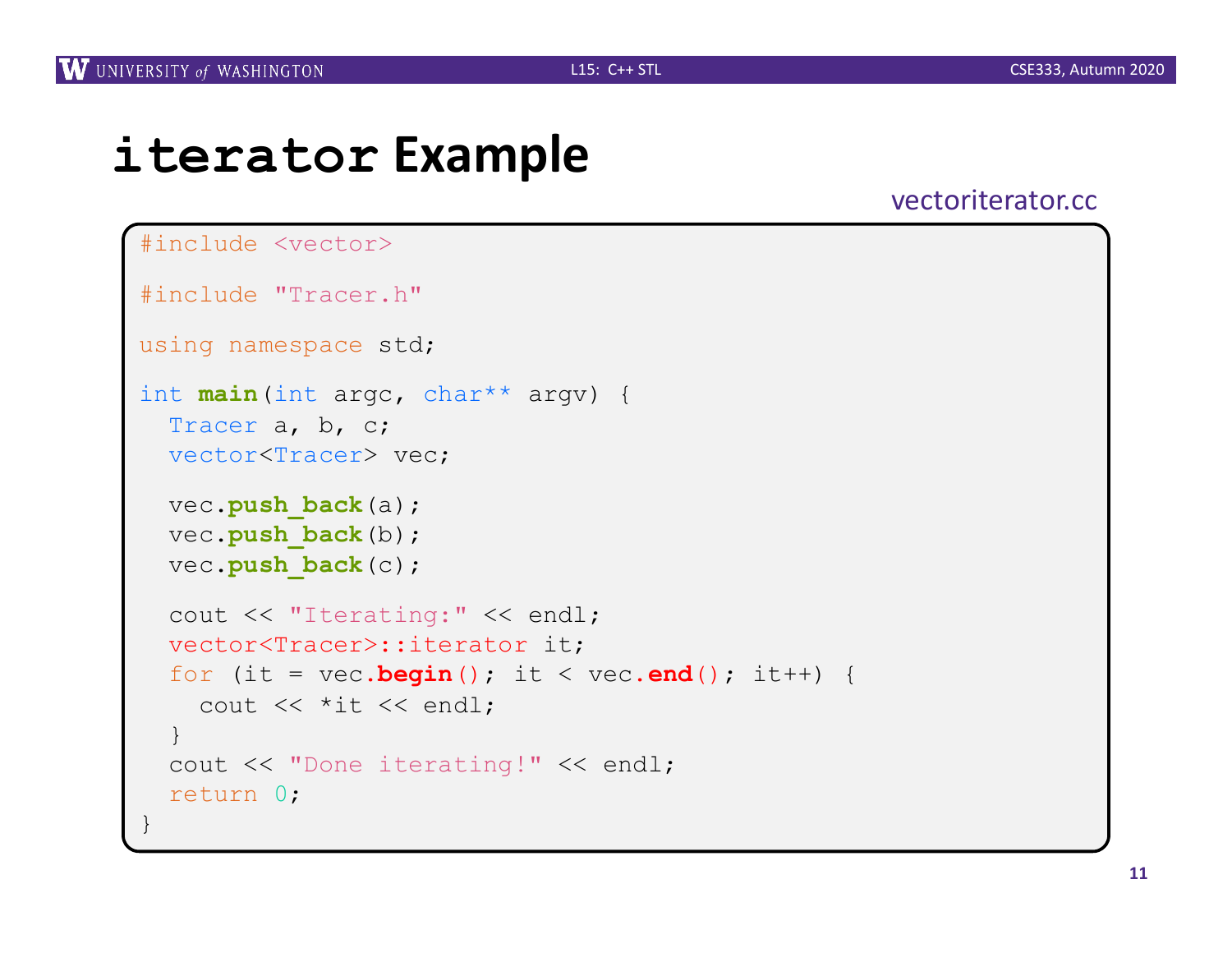# **Type Inference (C++11)**

- The auto keyword can be used to infer types
	- Simplifies your life if, for example, functions return complicated types
	- **The expression using**  $aut \circ \mathsf{must}$  contain explicit initialization for it to work *// Calculate and return a vector*

```
// containing all factors of n
std::vector<int> Factors(int n);
void foo(void) {
  // Manually identified type
  std::vector<int> facts1 = 
    Factors(324234);
  // Inferred type
  auto facts2 = Factors(12321);
  // Compiler error here
  auto facts3;
}
```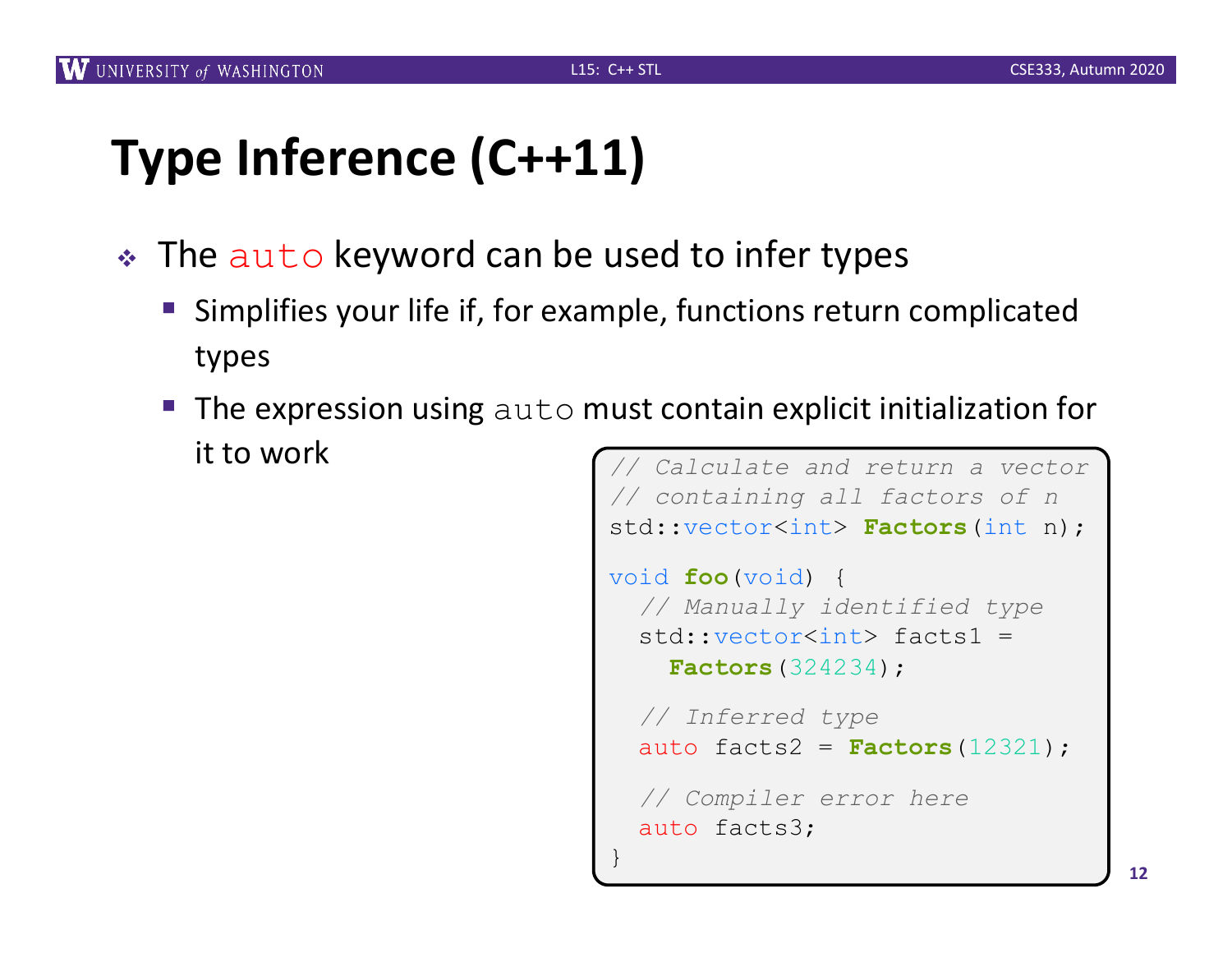#### **auto and Iterators**

**Exampler!**  $\cdot$  Life becomes much simpler!

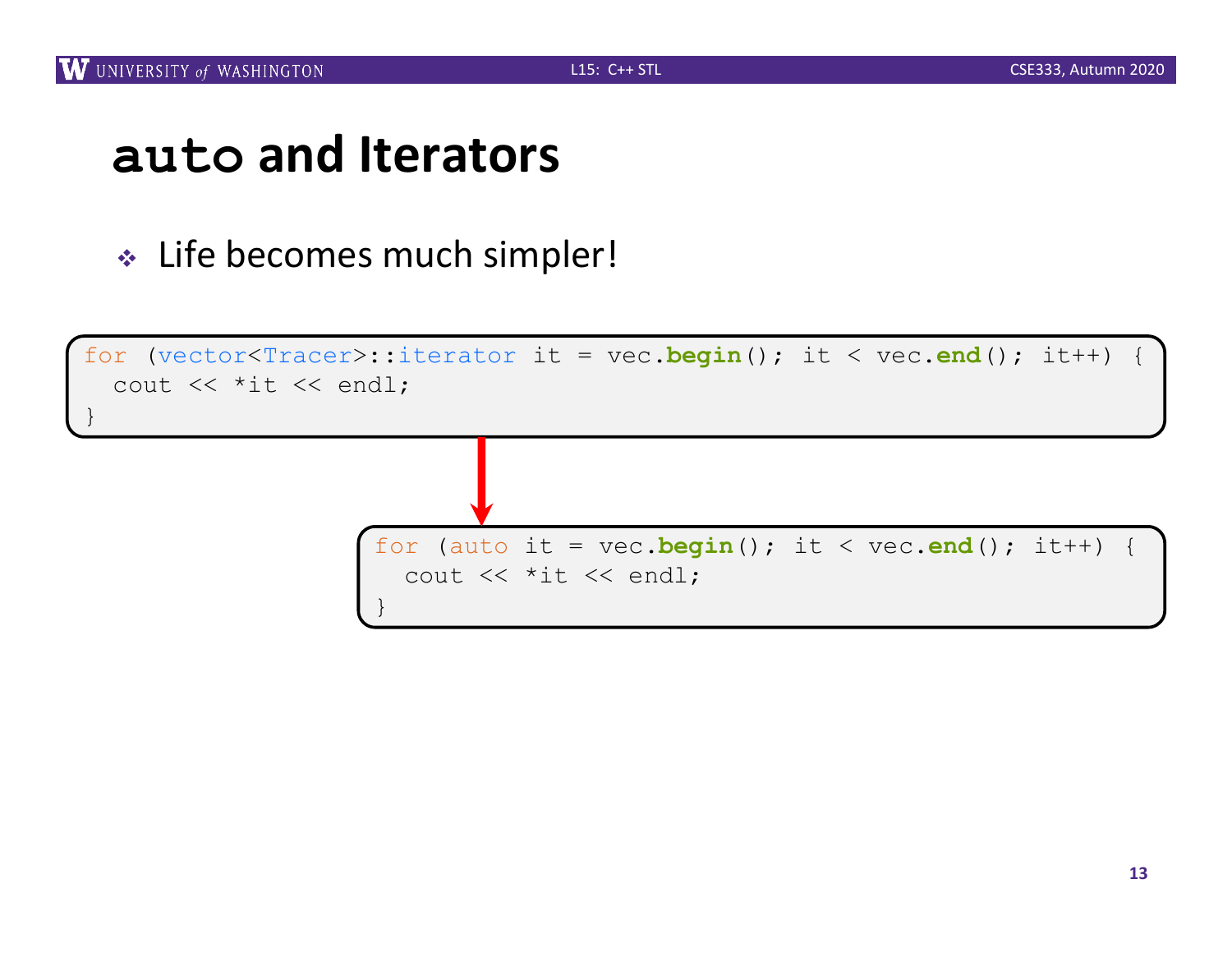# **Range for Statement (C++11)**

 $\bullet$  Syntactic sugar similar to Java's foreach

 $for$  ( *declaration* : *expression* ) { *statements* }

- § *declaration* defines loop variable
- § *expression* is an object representing a sequence
	- Strings, initializer lists, arrays with an explicit length defined, STL containers that support iterators

```
// Prints out a string, one
// character per line
std::string str("hello");
for ( auto c : str ) {
  std:: cout << c << std:: endl;
}
```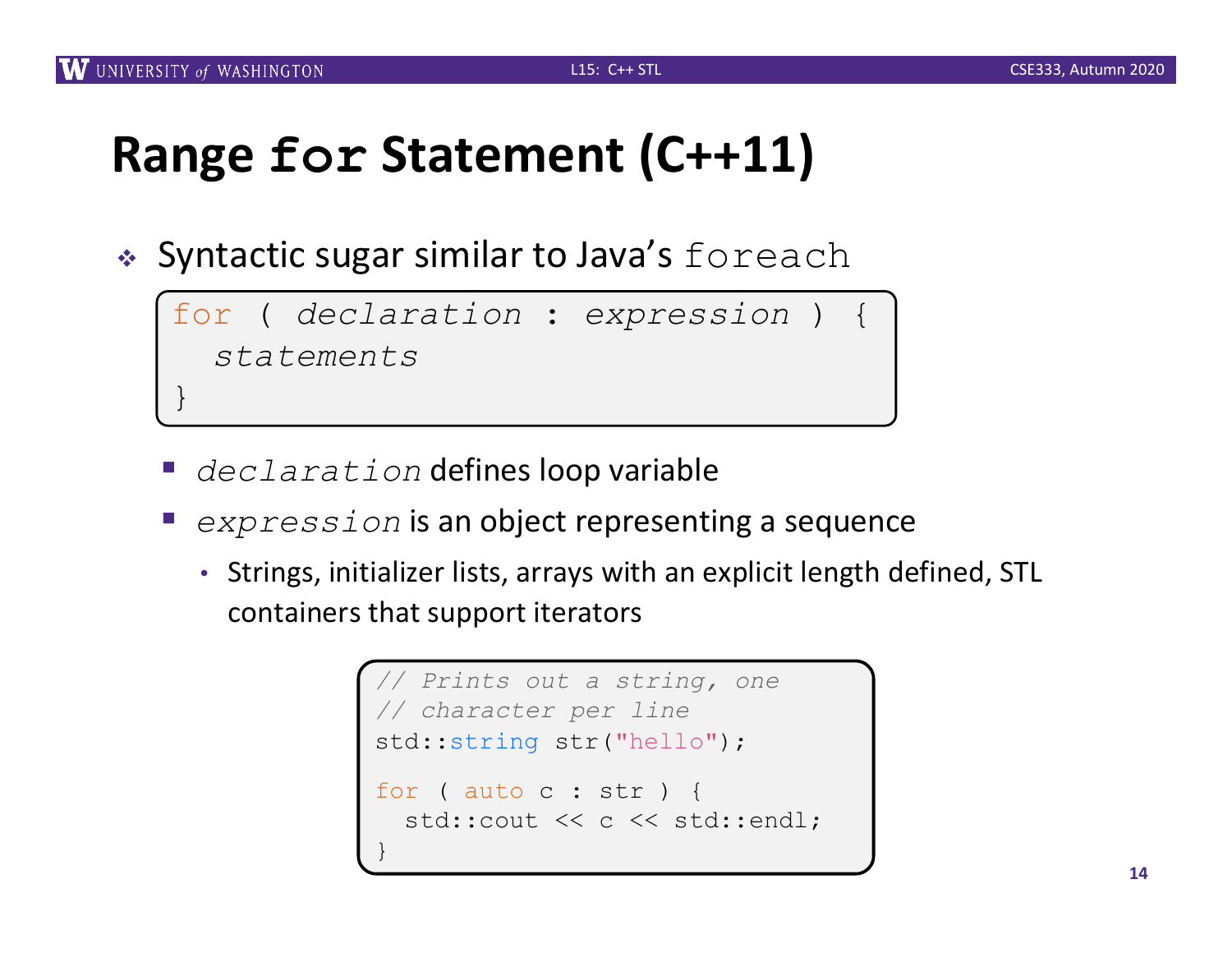#### **Updated iterator Example**

vectoriterator\_2011.cc

```
#include <vector>
#include "Tracer.h"
using namespace std;
int main(int argc, char** argv) {
 Tracer a, b, c;
 vector<Tracer> vec;
 vec.push_back(a);
 vec.push back(b);
 vec.push_back(c);
  cout << "Iterating:" << endl;
 for (auto & p : vec) { // p is a reference (alias) of vec
    cout << p << endl; // element here; not a new copy
  }
 cout << "Done iterating!" << endl;
 return 0;
}
```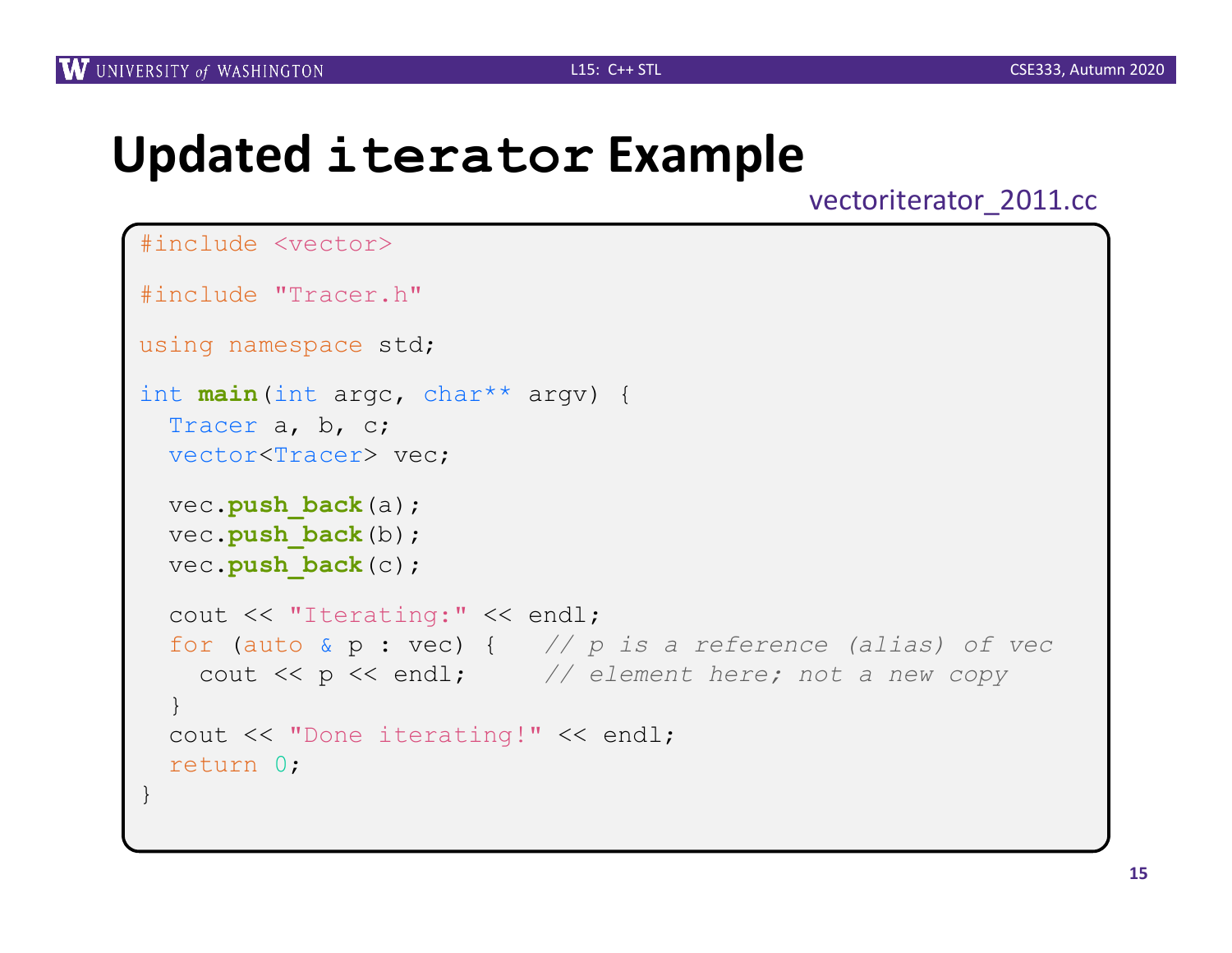# **STL Algorithms**

- $\div$  A set of functions to be used on ranges of elements
	- § Range: any sequence that can be accessed through *iterators* or *pointers*, like arrays or some of the containers
	- § General form: **algorithm**(*begin*, *end*, ...);
- ◆ Algorithms operate directly on range *elements* rather than the containers they live in
	- Make use of elements' copy ctor,  $=$ ,  $=$ ,  $!=$ ,  $\le$
	- § Some do not modify elements
		- *e.g.* find, count, for\_each, min\_element, binary\_search
	- Some do modify elements
		- *e.g.* sort, transform, copy, swap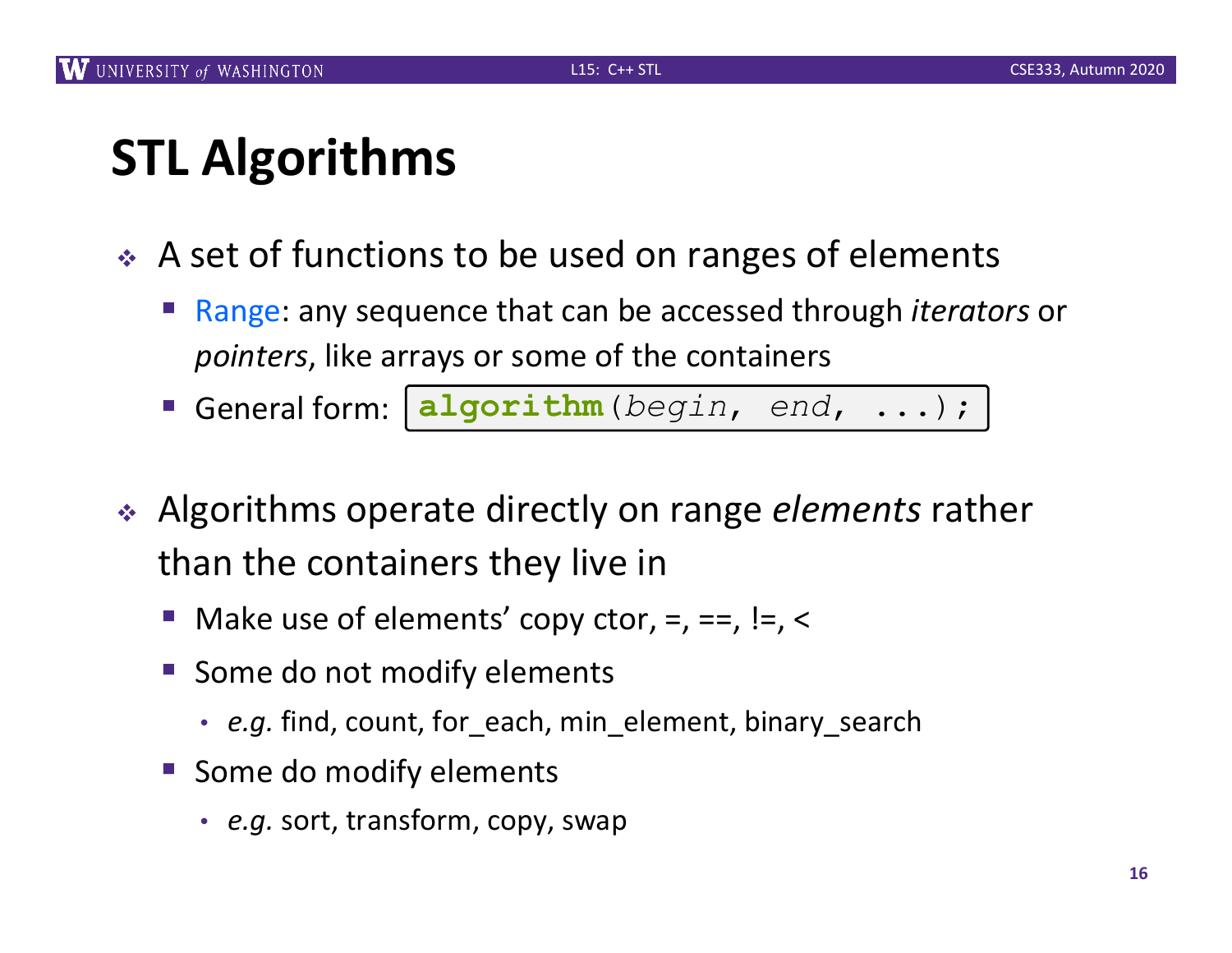### **Algorithms Example**

#### vectoralgos.cc

```
#include <vector>
#include <algorithm>
#include "Tracer.h"
using namespace std;
void PrintOut(const Tracer& p) {
  cout << " printout: " << p << endl;
}
int main(int argc, char** argv) {
  Tracer a, b, c;
  vector<Tracer> vec;
  vec.push_back(c);
 vec.push_back(a);
  vec.push back(b);
  cout << "sort:" << endl;
  sort(vec.begin(), vec.end());
  cout << "done sort!" << endl;
  for_each(vec.begin(), vec.end(), &PrintOut);
  return 0;
}
```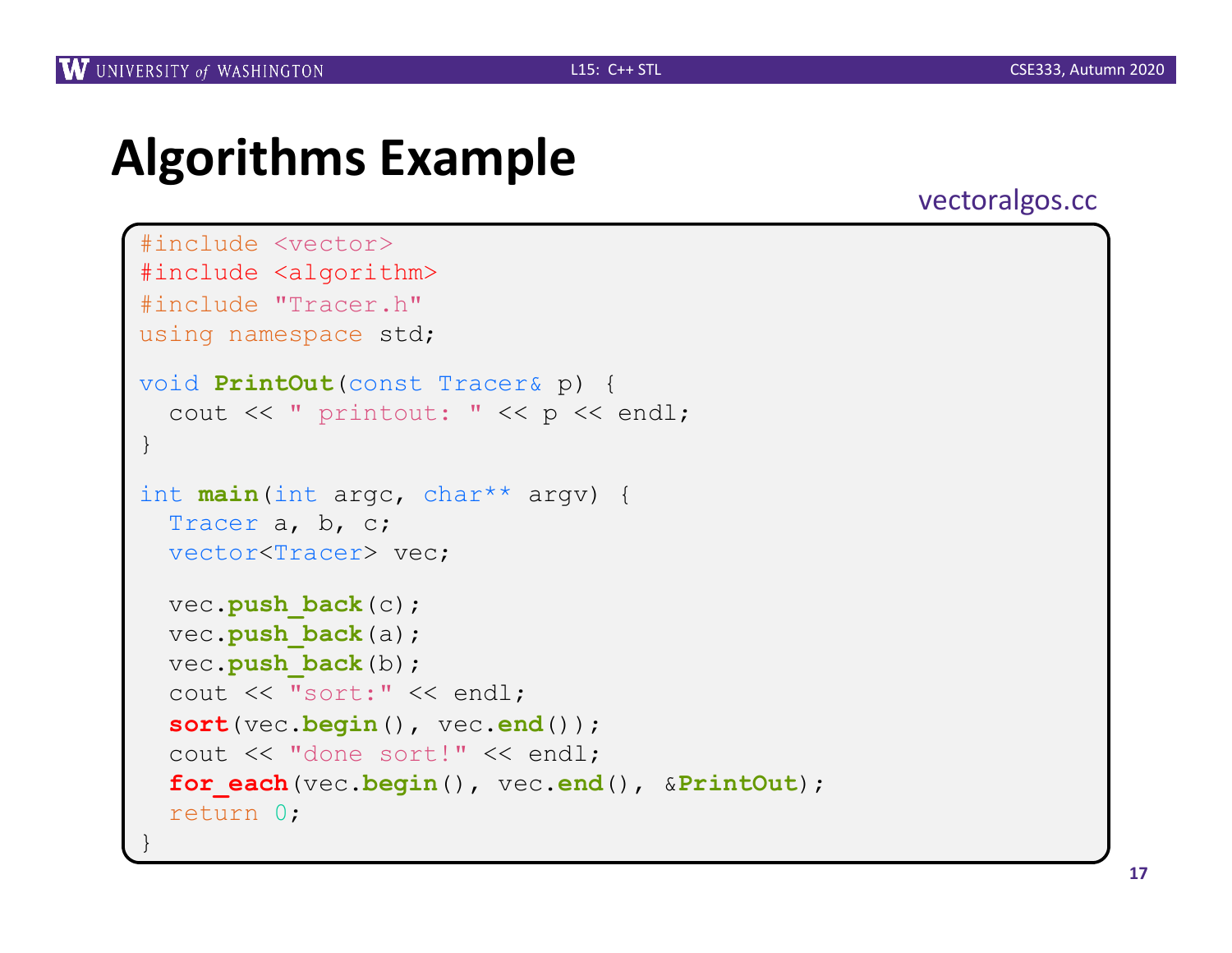## **STL list**

- $\triangleleft$  A generic doubly-linked list
	- § [http://www.cplusplus.com/reference/stl/](http://www.cplusplus.com/reference/stl/list/)list/
	- § Elements are *not* stored in contiguous memory locations
		- Does not support random access (*e.g.* cannot do list [5])
	- § Some operations are much more efficient than vectors
		- Constant time insertion, deletion anywhere in list
		- Can iterate forward or backwards
	- § Has a built-in sort member function
		- Doesn't copy! Manipulates list structure instead of element values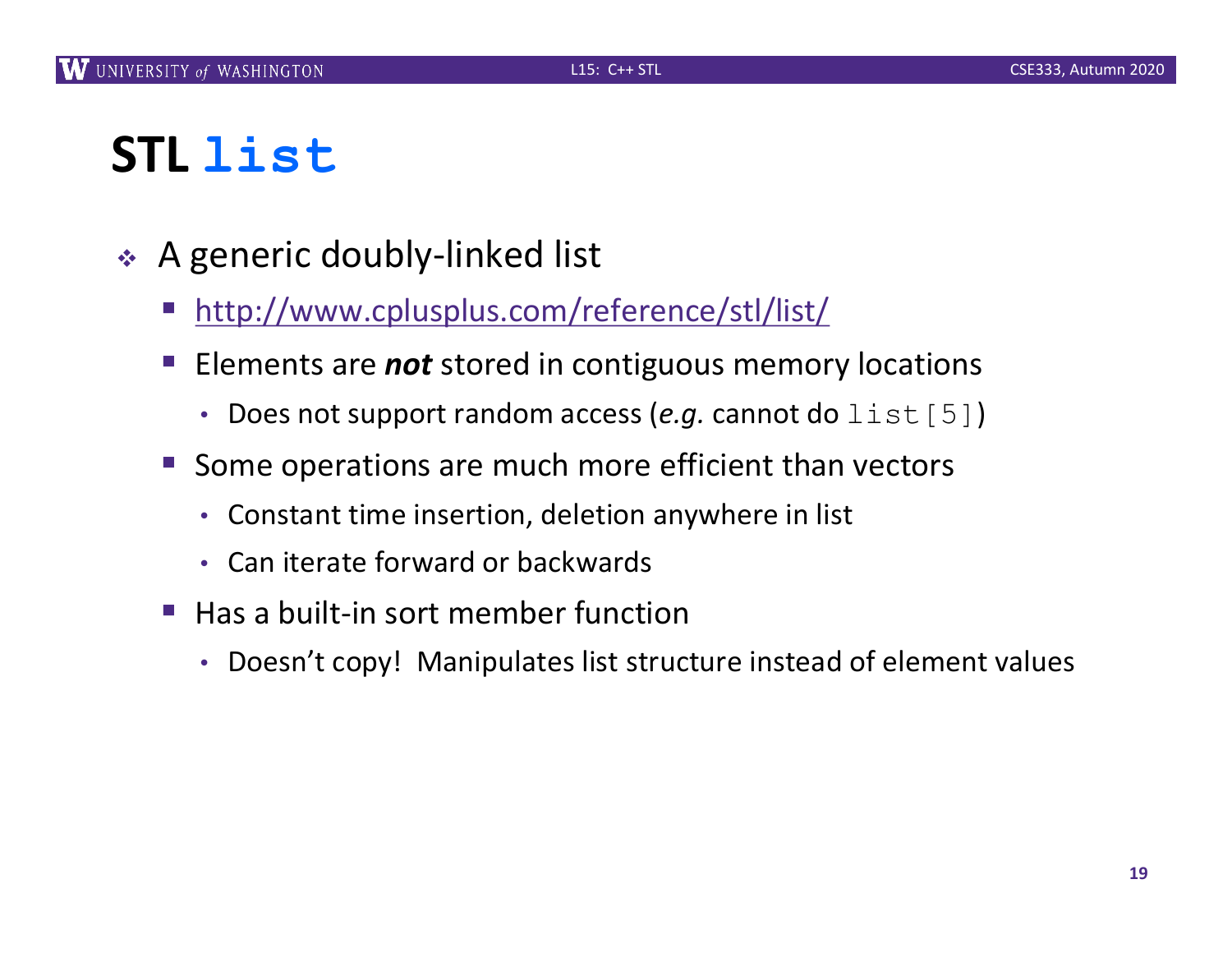### **list Example**

#### listexample.cc

```
#include <list>
#include <algorithm>
#include "Tracer.h"
using namespace std;
void PrintOut(const Tracer& p) {
  cout << " printout: " << p << endl;
}
int main(int argc, char** argv) {
  Tracer a, b, c;
  list<Tracer> lst;
  lst.push_back(c);
  lst.push_back(a);
  lst.push_back(b);
  cout << "sort:" << endl;
  lst.sort();
  cout << "done sort!" << endl;
  for_each(lst.begin(), lst.end(), &PrintOut);
  return 0;
}
```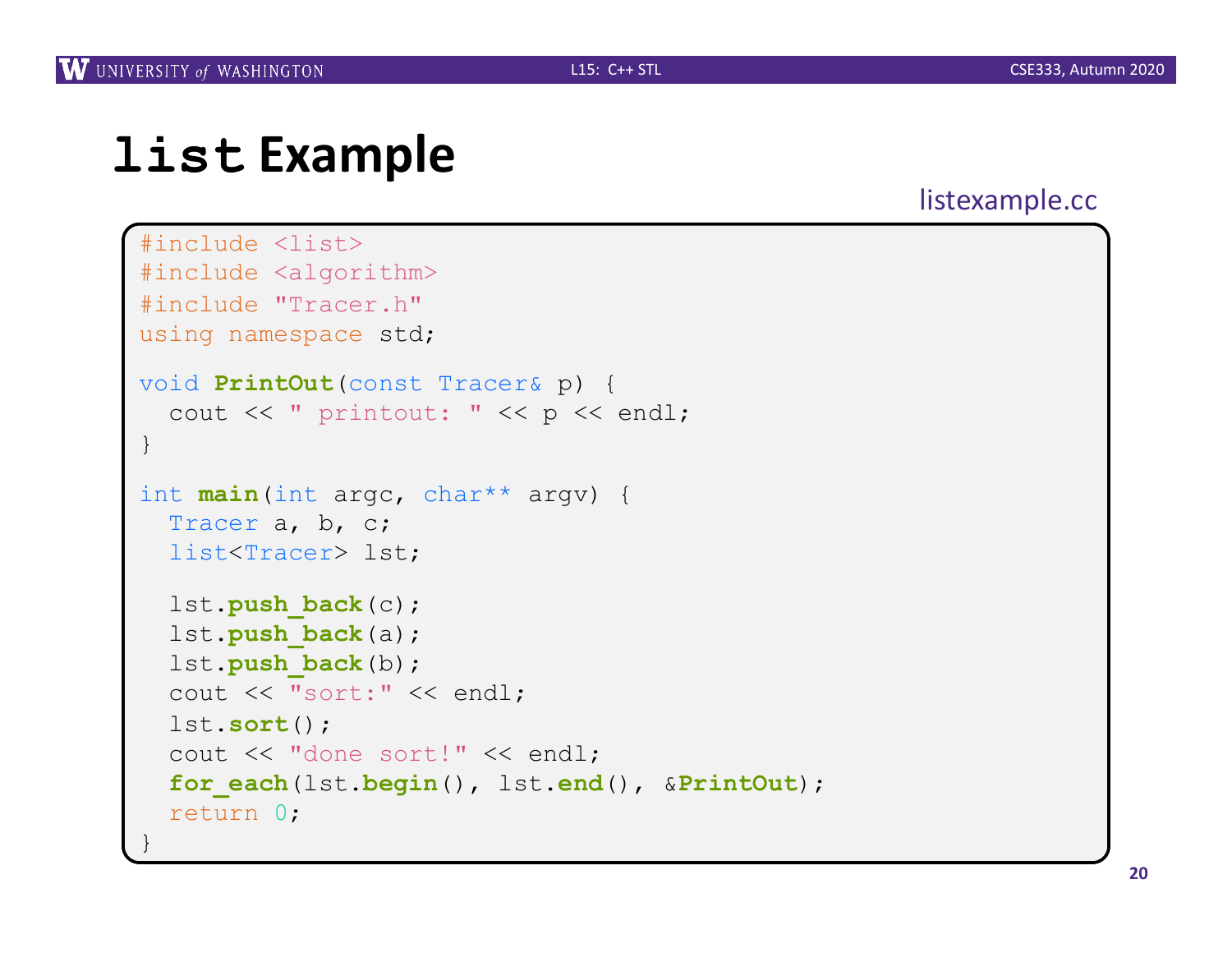## **STL map**

- <sup>v</sup> One of C++'s *associative* containers: a key/value table, implemented as a search tree
	- [http://www.cplusplus.com/reference/stl/m](http://www.cplusplus.com/reference/stl/map/)ap/
	- § General form: map<*key\_type*, *value\_type*> name;
	- § Keys must be *unique*
		- multimap allows duplicate keys
	- Efficient lookup (O(log n)) and insertion (O(log n))
		- Access value via name [key]
	- Elements are type  $pair < key$  type, value type> and are stored in *sorted* order (key is field first, value is field second)
		- Key type must support less-than operator  $(<)$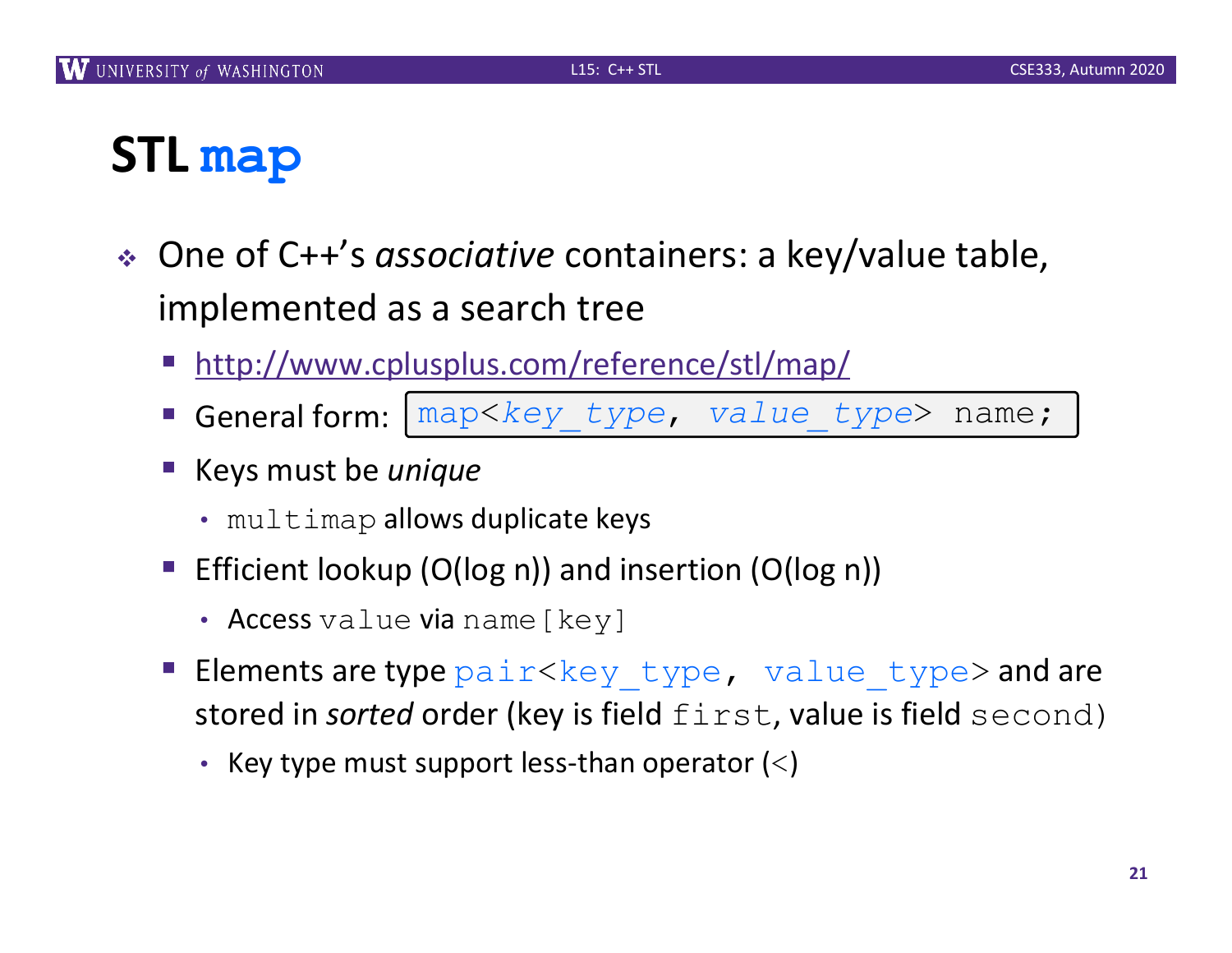}

**22**

#### **map Example**

#### mapexample.cc

```
void PrintOut(const pair<Tracer,Tracer>& p) {
  cout << "printout: [" << p.first << "," << p.second << "]" << endl;
}
int main(int argc, char** argv) {
 Tracer a, b, c, d, e, f;
 map<Tracer,Tracer> table;
 map<Tracer,Tracer>::iterator it;
 table.insert(pair<Tracer,Tracer>(a, b));
 table[c] = d;table[e] = f;cout << "table[e]:" << table[e] << endl;
 it = table. find(c);
  cout \lt\lt "PrintOut(*it), where it = table.find(c)" \lt\lt endl;
 PrintOut(*it);
  cout << "iterating:" << endl;
  for_each(table.begin(), table.end(), &PrintOut);
  return 0;
```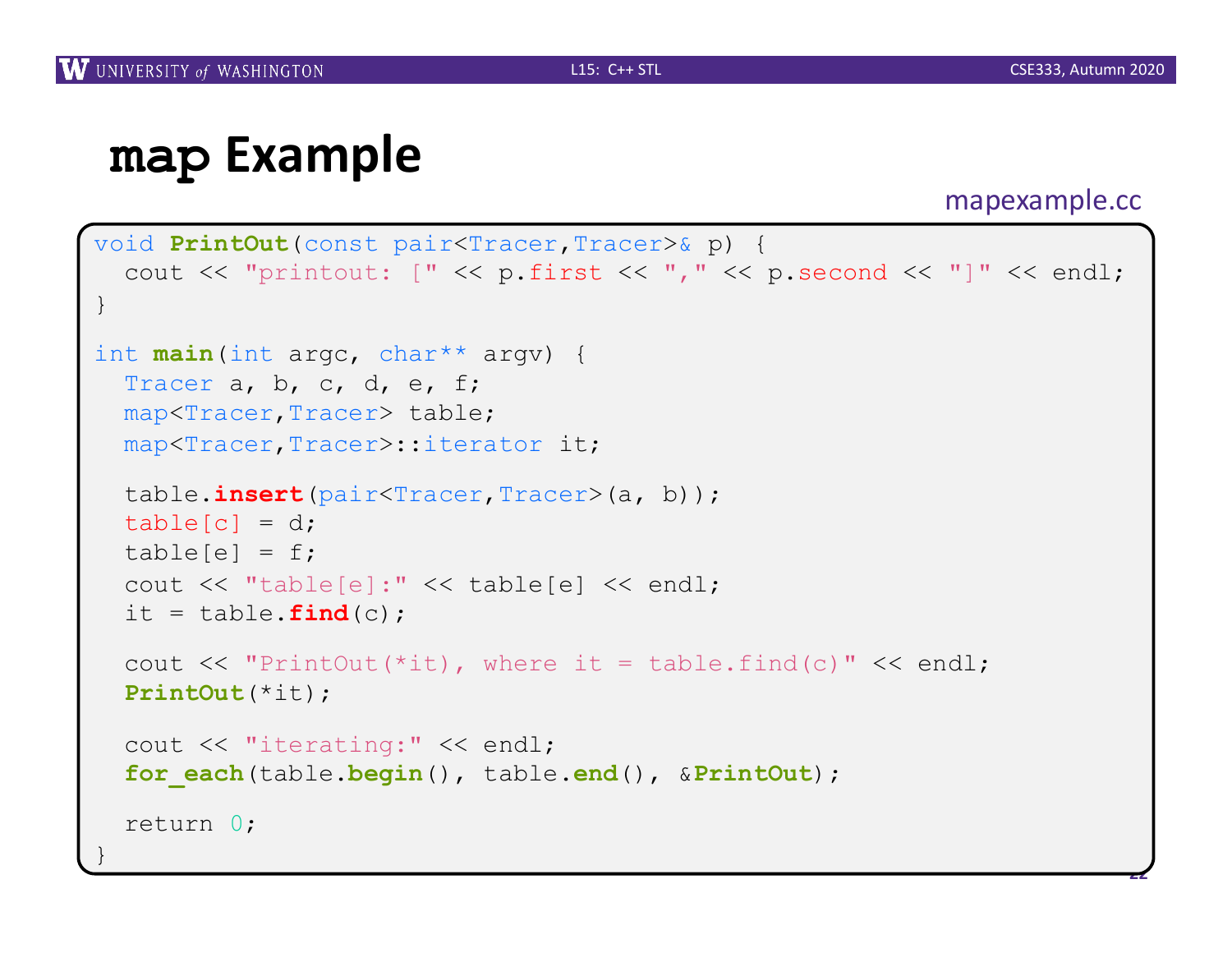# **Unordered Containers (C++11)**

- \* unordered map, unordered set
	- **And related classes** unordered multimap, unordered\_multiset
	- Average case for key access is  $O(1)$ 
		- But range iterators can be less efficient than ordered map/set
	- See *C++ Primer*, online references for details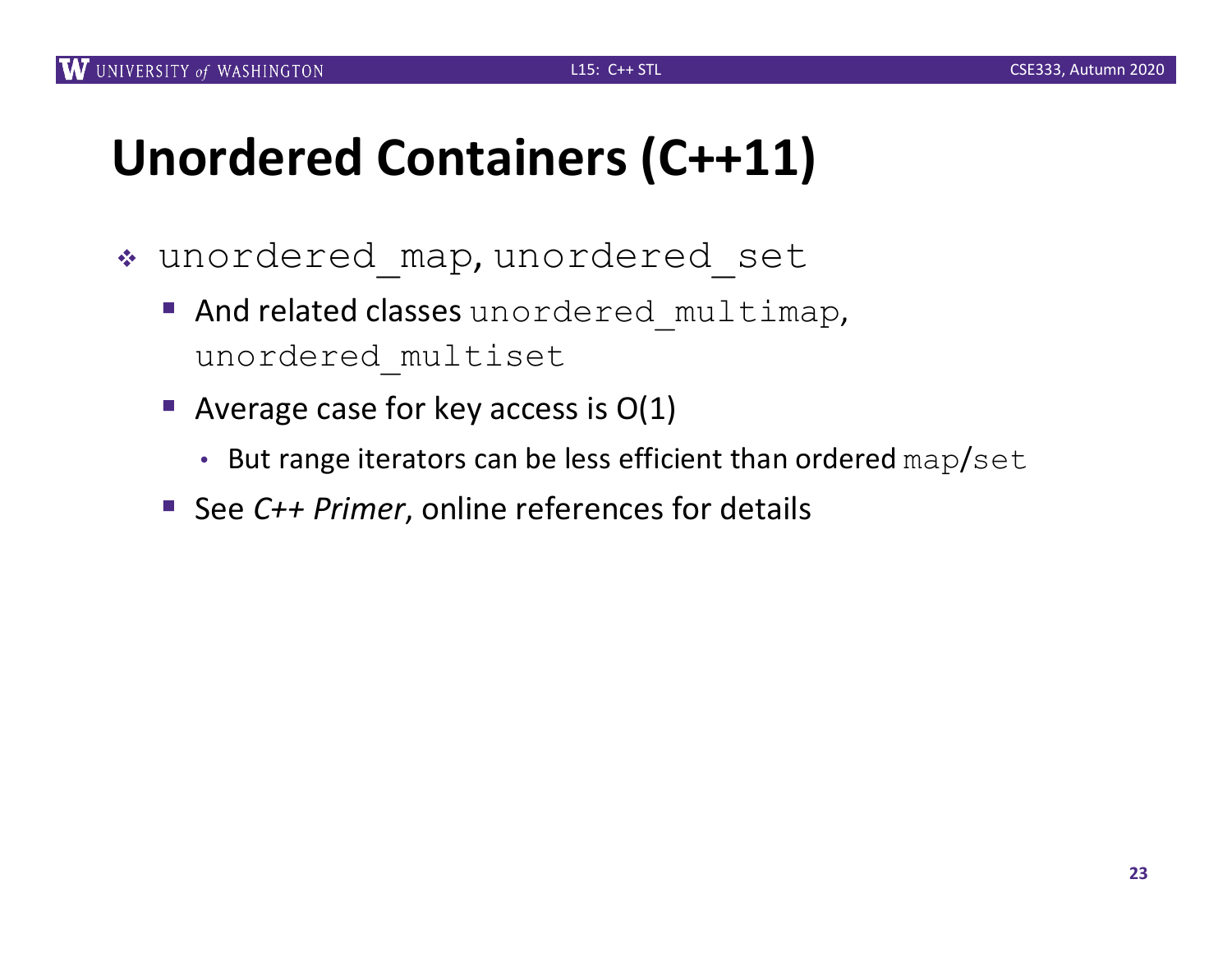### **Extra Exercise #1**

- $\bullet$  Using the  $\text{Tracer}.\text{h}/\text{c}$  cc files from lecture:
	- Construct a vector of lists of Tracers
		- *i.e.* a vector container with each element being a list of Tracers
	- **Observe how many copies happen**  $\odot$ 
		- Use the sort algorithm to sort the vector
		- Use the list.sort() function to sort each list